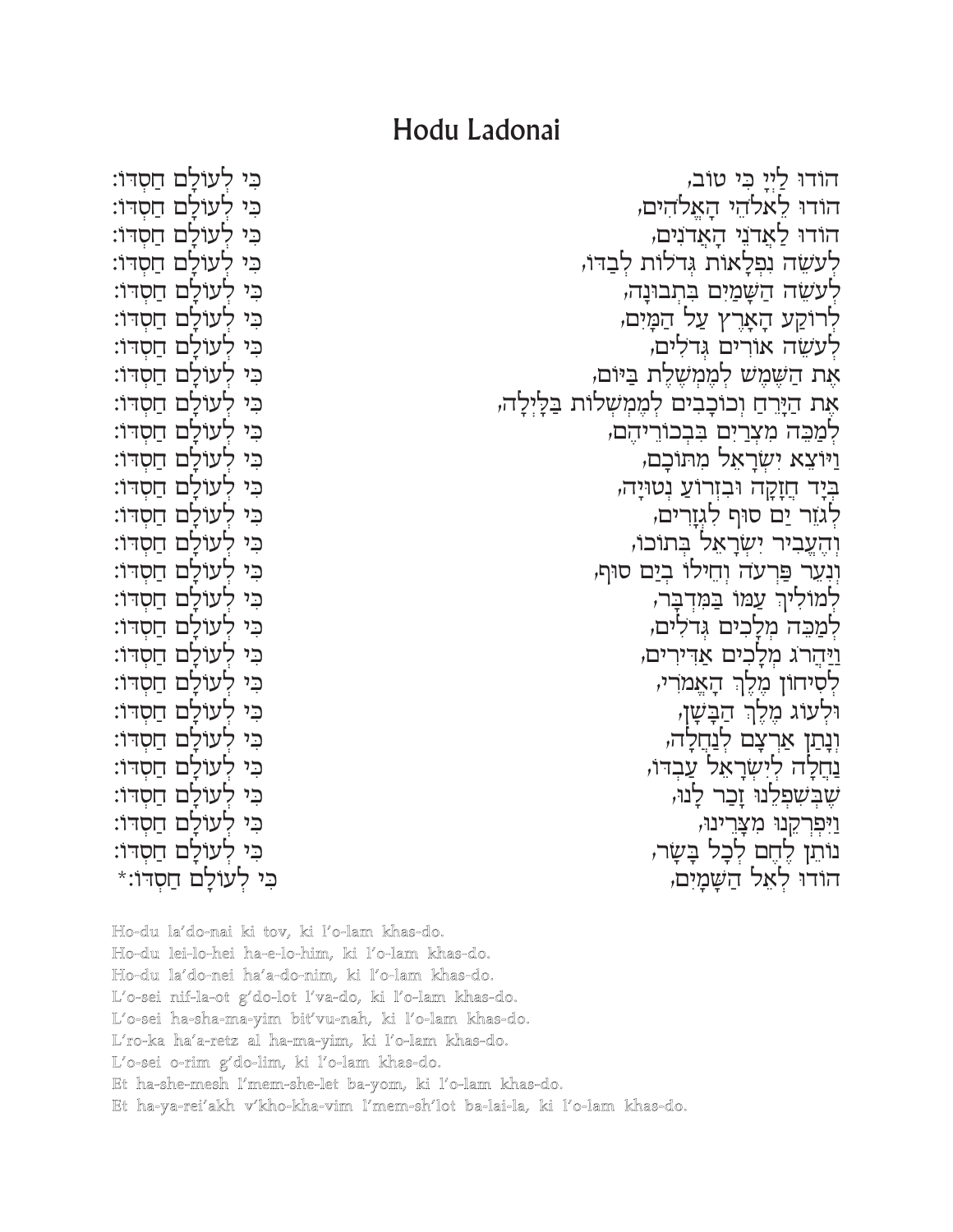L'ma-kei mitz-ra-yim biv'kho-rei-hem, ki l'o-lam khas-do. Va-yo-tzei yis-ra-el mi-to-kham, ki l'o-lam khas-do. B'yad kha-za-ka u'viz-ro-a n'tu-ya, ki l'o-lam khas-do. L'go-zeir yam suf lig-za-rim, ki l'o-lam khas-do. V'he'e-vir yis-ra-el b'to-kho, ki l'o-lam khas-do. V'ni-eir par-o v'khei-lo v'yam suf, ki l'o-lam khas-do. L'mo-likh a-mo ba-mid-bar, ki l'o-lam khas-do. L'ma-kei m'la-khim g'do-lim, ki l'o-lam khas-do. Va-ya-ha-rog m'la-khim a-di-rim, ki l'o-lam khas-do. L'si-khon me-lekh ha-e-mo-ri, ki l'o-lam khas-do. U-l'og me-lekh ha-ba-shan, ki l'o-lam khas-do. V'na-tan artz-am l'nakh-a-la, ki l'o-lam khas-do. Nakh-a-la l'yis-ra-el av-do, ki l'o-lam khas-do. She-b'shif-lei-nu za-khar la-nu, ki l'o-lam khas-do. Va-yif-r'kei-nu mitz-a-rei-nu, ki l'o-lam khasdo. No-tein le-khem l'khol ba-sar, ki l'o-lam khas-do. Ho-du l'eil ha-sha-ma-yim, ki l'o-lam khas-do.

Thank God for God is good. God's kindness endures forever. Thank the God of gods. God's kindness endures forever. Thank the Master of masters. God's kindness endures forever. God alone performs great wonders. God's kindness endures forever. God makes the heavens with understanding. God's kindness endures forever. God spreads the earth over the waters. God's kindness endures forever. God made the great lights. God's kindness endures forever. The sun to rule by day. God's kindness endures forever. The moon and the stars to rule by night. God's kindness endures forever. God struck down Egypt through their firstborn. God's kindness endures forever. And God brought Israel out from their midst. God's kindness endures forever. With a strong hand and an outstretched arm. God's kindness endures forever. God divided the Sea of Reeds into parts. God's kindness endures forever. God passed Israel through it. God's kindness endures forever. God threw Pharaoh and his army into the Sea of Reeds. God's kindness endures forever. God led God's people through the wilderness. God's kindness endures forever. God struck down great kings. God's kindness endures forever. God destroyed mighty rulers. God's kindness endures forever. Sikhon, king of the Amorite. God's kindness endures forever. And Og, king of Bashan. God's kindness endures forever. And God gave their land as a heritage. God's kindness endures forever. A heritage for Israel, God's servant. God's kindness endures forever. In our lowliness God remembered us. God's kindness endures forever. And God freed us from our tormentors. God's kindness endures forever. God gives food to all flesh. God's kindness endures forever. Thank the Almighty of the heavens. God's kindness endures forever.

## D'rash

**Thank God for God is good***—We have the Creator to thank for implanting goodness in the world, even while we must hold ourselves accountable to choose it over evil.* **God's kindness endures forever***—Adonai unflaggingly*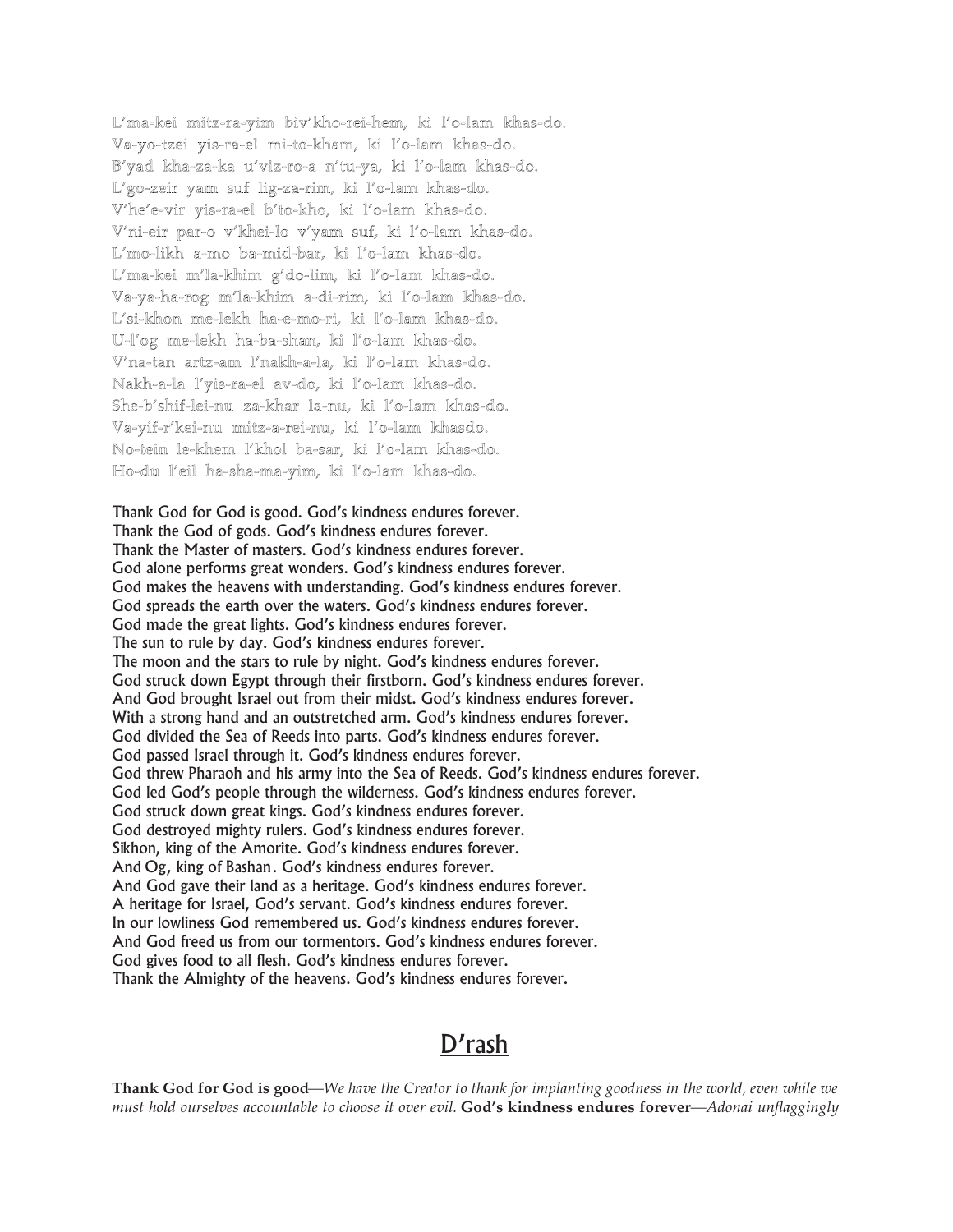refreshes our spirit, so that within us there is an irrepressible urge to do good, if only we will allow ourselves to respond to it. Thank the God of gods—We shall never be satisfied except by God's gifts, and all else that we worship, material or intangible, shall fail to fulfill us. God alone performs great wonders—It is Adonai alone Who directs us to reach within ourselves to find miraculous powers we don't believe we possess. God makes the **heavens with understanding***—What appears to us as unfathomable mystery, the shape and size and systemization* of the universe, is but the recreation of the Creator. God spreads the earth over the waters—Had the Creator not created the dry lands and all that thrives upon them, we would have had no place or patrimony to sustain us. God made the great lights. . . . The sun to rule by day. . . . The moon and the stars to rule by night—They illuminate our landscape, shape our seas, and guide us on our way—and without them we would truly be lost. God struck down Egypt through their firstborn.... And God brought Israel out from their midst.... With a strong hand and an outstretched arm.... God divided the Sea of Reeds into parts.... God passed Israel through it. . . . God threw Pharaoh and his army into the Sea of Reeds-God transformed the ancient world from its rigid patterns of social, political, and economic life; the Exodus allowed for the possibility of liberation and personal as well as national development l'shei m shamayim (for the sake of heaven, *i.e., in the service of God)*. God led His people through the wilderness.... God struck down great kings.. .. God destroyed mighty rulers.... Sikhon, king of the Amorite.... And Og, king of Bashan—The improbability of the survival of Am Yisrael (the Jewish people), in the face of impossible odds, dates from our earliest *beginnings and continues throughout our history, confirming for all but the most incredulous that human forces* alone fail to adequately explain our miraculous story. And God gave their land as a heritage.... A heritage for Israel-Even when not in our possession, we passed it down from generation to generation; although incapable of possessing it, we refused to let go of it; and to claim it as our birthright remains our implacable tradition. In our **lowliness God remembered us. . . . And God freed us from our tormentors***—Repeatedly, when by all reason our peoplehood should have ended, we outlasted our enemies, rising again and again.* **God gives food to all** flesh.... Thank the Almighty of the heavens—Our food, whether for the body or the spirit, bread or Torah, has but a single Source; what sustains us comes not from the supermarket or the television. We have God and Torah to thank for the gift of life, both the seeds from which life springs and our notions of righteousness, truth, and *justice, freedom, peace, and kindness that make life worth living.*

## Iyun Tefilla

## DID YOU EVER HEAR OF THE LEAF-CUTTER ANT?

If I forget The Hand That feeds me, Let me remember That my own hand Could not even imagine The smallest Of Your creations. Let me remember That last night While I lay sleeping, The ant, Deep in his jungle, Climbed up Into the tree Above his home And carried down A harvest of leaves Far larger Than himself On his back,